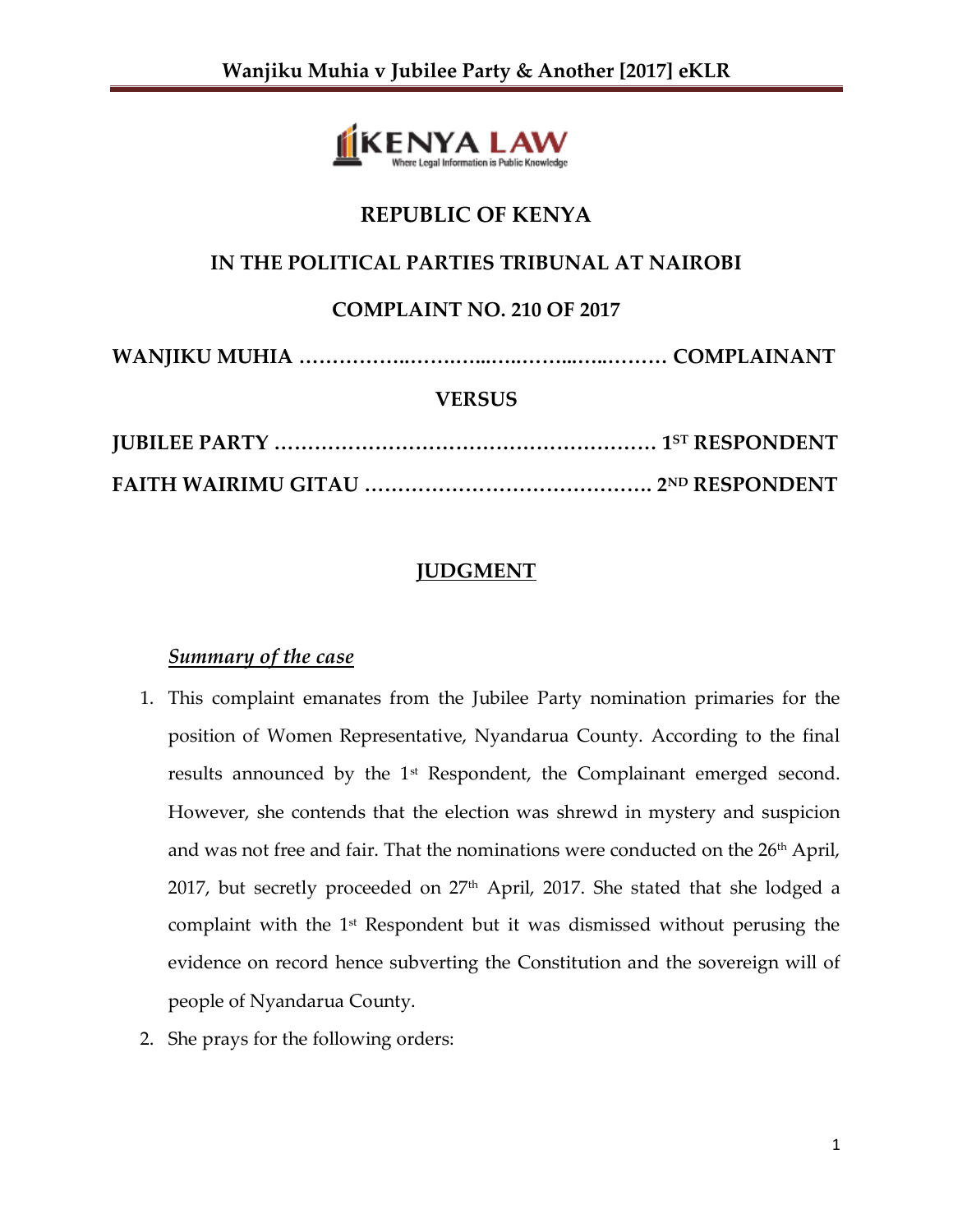- *(a) An order quashing the declaration, representation and or endorsement of Mrs. Faith Wairimu Gitau as the legitimately nominated party representative for the seat of Nyandarua County.*
- *(b) An order compelling the Respondent to repeat the nominations of the disputed women representative race, Nyandarua County.*
- *(c) A declaration of the claimant as the winner and lawfully nominated contestant for Women Representative for the Nyandarua County for the Jubilee party.*
- *(d) An order compelling the Respondent to issue the claimant with the nomination certificate as the winner and lawfully nominated women representative race, Nyandarua County.*
- *(e) A declaration that the decision endorsing and/or representing Mrs. Faith Wairimu Gitau as the legitimately nominated party representative for seat of Women Representative race, Nyandarua County is unreasonable, unlawful, illegal and/or suspect.*

#### *Submissions*

- 3. To support her case, the Complainant has produced witness statements on oath by Ann Wanjiku Kamau, John Kiarie Muthoni and Dennis Njau Wambui, who state on oath that the voting continued past scheduled time and other malpractices. She urges that the  $1<sup>st</sup>$  Respondent's Reply having been sworn by its advocate on record, Mr. Ombasa, is inadmissible as evidence as it is irregular. She cited the case of *Kisya Investments Ltd & another v Kenya Finance Corporation Ltd, Civil Suit No 3504 of 1993*, in arguing that an advocate cannot be both counsel and witness.
- 4. It is her case that nominations were not free and fair and the process was marred by irregularities. She tendered evidence submitting that the 1st Respondent burnt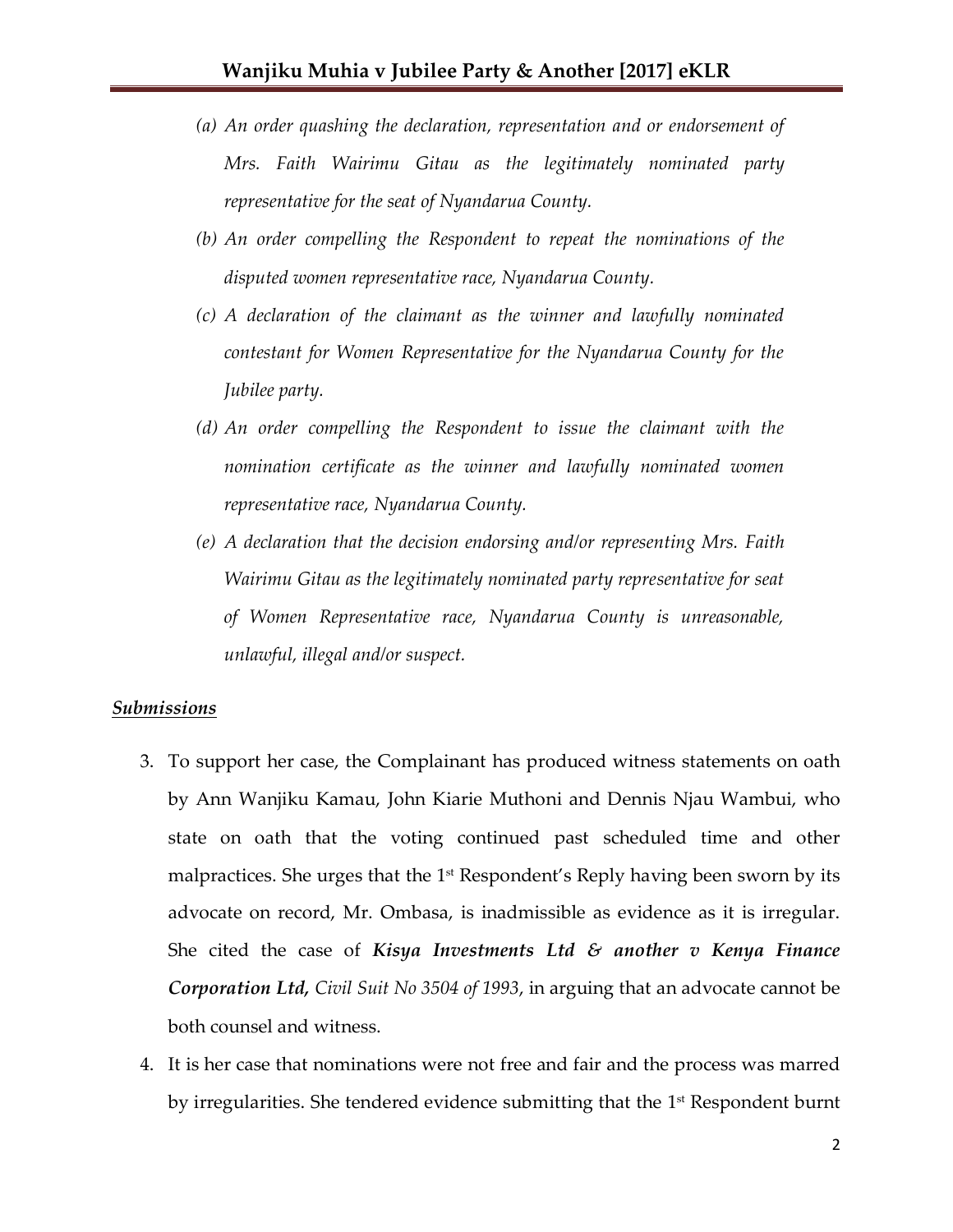votes cast in Nyandarua County on 30<sup>th</sup> April 2017 despite the pendency of her appeal with the 1st respondent, which was slated for hearing on 3rd May, 2017.

- 5. The 1<sup>st</sup> Respondent through its legal counsel filed a reply dated  $11<sup>th</sup>$  May 2017. It acknowledges that a complaint was filed on  $27<sup>th</sup>$  April, 2017 claiming election malpractices in the nominations exercise held in Nyandarua County. However, it is submitted that before the delivery of the ruling, the Complainant has rushed to this Tribunal. It is consequently submitted that under section 40(2) of the Political Parties Act, we have no jurisdiction. It was also submitted that party's Appeals Tribunal found no malpractices to render the entire process being declared a nullity, hence, the party was justified in upholding Faith Wairimu's as the bonafide winner. The 1st Respondent referred to the case of *Raila Odinga vs IEBC and Others,* and urged that electoral malpractices must be so pronounced so that the only remedy available is to cancel the results. He urged us to uphold the decision of Jubilee Party decision in *Appeal No. 180 of 2017*.
- 6. The  $2<sup>nd</sup>$  Respondent filed a defence on  $11<sup>th</sup>$  May 2017. She submits that results were declared at Ol-Kalou Catholic Hall as follows: *Faith Wairimu Gitau, 106,004; Wanjiku Muhia 75, 296; Esther Wanjiku Muhoho, 8, 019 and Jane Gathoni Kiambati 2, 538.* She submits that the nomination primaries were free, fair and accountable and that she won by a margin of 31, 000 votes. Hence prays that the Complaint be dismissed.

#### *Issues for determination*

7. The single issue for determination in this matter is whether the declaration of the 2 nd Respondent as the winner of the Jubilee party nomination primaries Women Representative, Nyandarua County, should be upheld.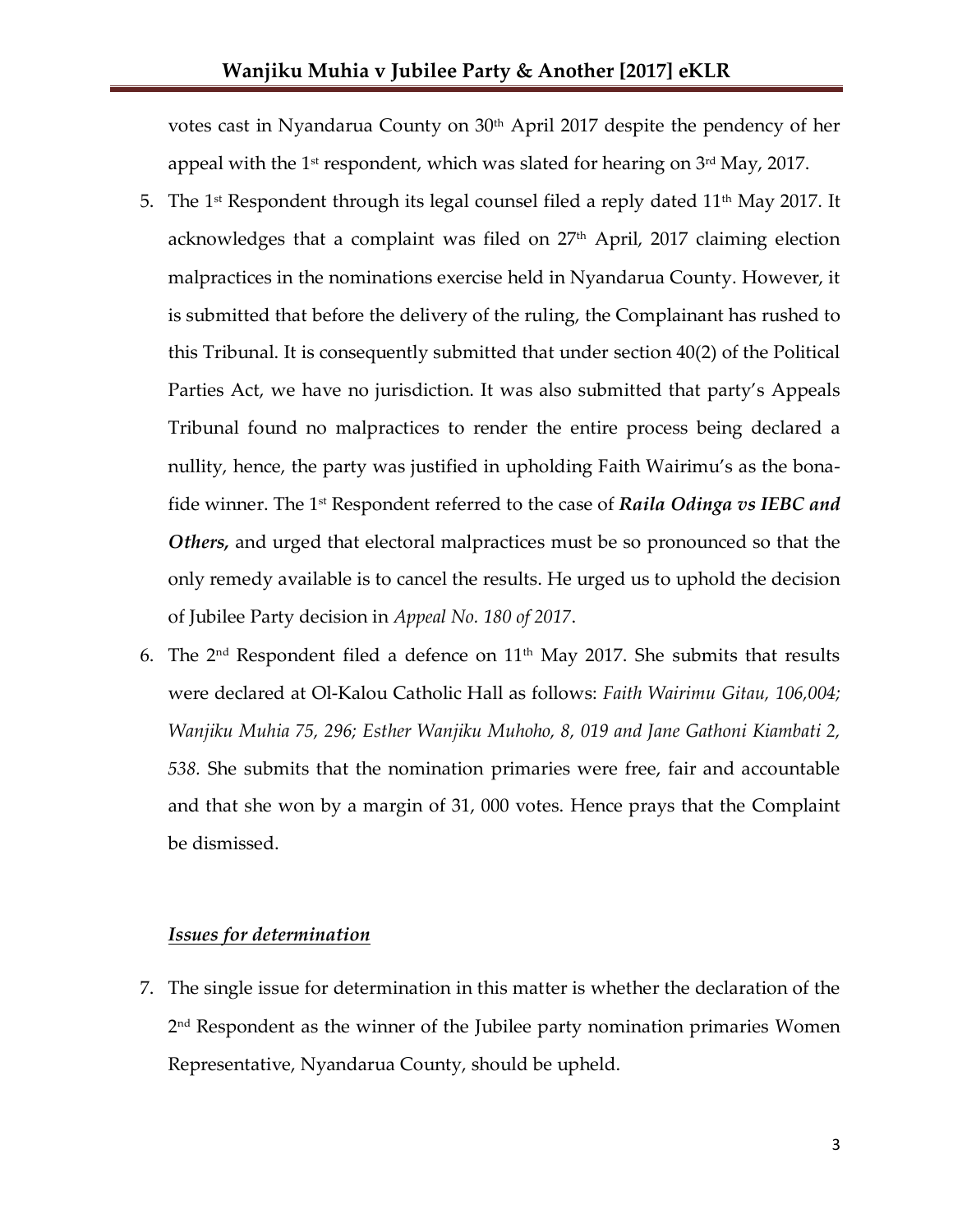#### *Determination*

- 8. We have perused the record before us and noted the submissions of the parties. As a Tribunal, we take judicial notice that we are bound by decisions of superior Courts. As a consequence, the *Kisya* case cited by the Complaint is binding to us. We have observed that while Mr. Ombasa deposed to the facts in the reply, he appeared before us as an advocate on record for the  $1<sup>st</sup>$  Respondent. We find that this was irregular and the said reply is hereby struck out.
- 9. Be that as it may, upon evaluating the evidence, we hold that burning of the votes cast, as an allegation has not been rebutted by the Respondent. There is evidence on record about the burning. The Respondents have engaged in mere denials and not sufficiently countered the allegations. The  $1<sup>st</sup>$  Respondent bears the onus of promoting democracy in the Party, both under the Constitution, the Political Parties Act, and its own constitution and Rules.
- 10. Burning votes cast amounts to nothing but suppression of evidence, especially when the 1<sup>st</sup> Respondent knew that its own Appeals Tribunal was seized of the appeal by the Complainant. As a Tribunal we read nothing short of malice and collusion between the  $1<sup>st</sup>$  and  $2<sup>nd</sup>$  Respondents in the burning of votes cast. It was an act at suppressing the evidence of the truth. The idea being to hide the truth in case the Complainant was to get an Order for recount or verification of votes cast.
- 11. We also note that the Returning Officer has not been brought as a witness by the 1 st Respondent or even sworn an affidavit on what happened. An umpire in an election should be neutral and be ready to come forward and give the Tribunal the true picture of what happened. Having found the Reply of 1<sup>st</sup> Respondent irregular, we find that the Party,  $1<sup>st</sup>$  Respondent, despite having notice of this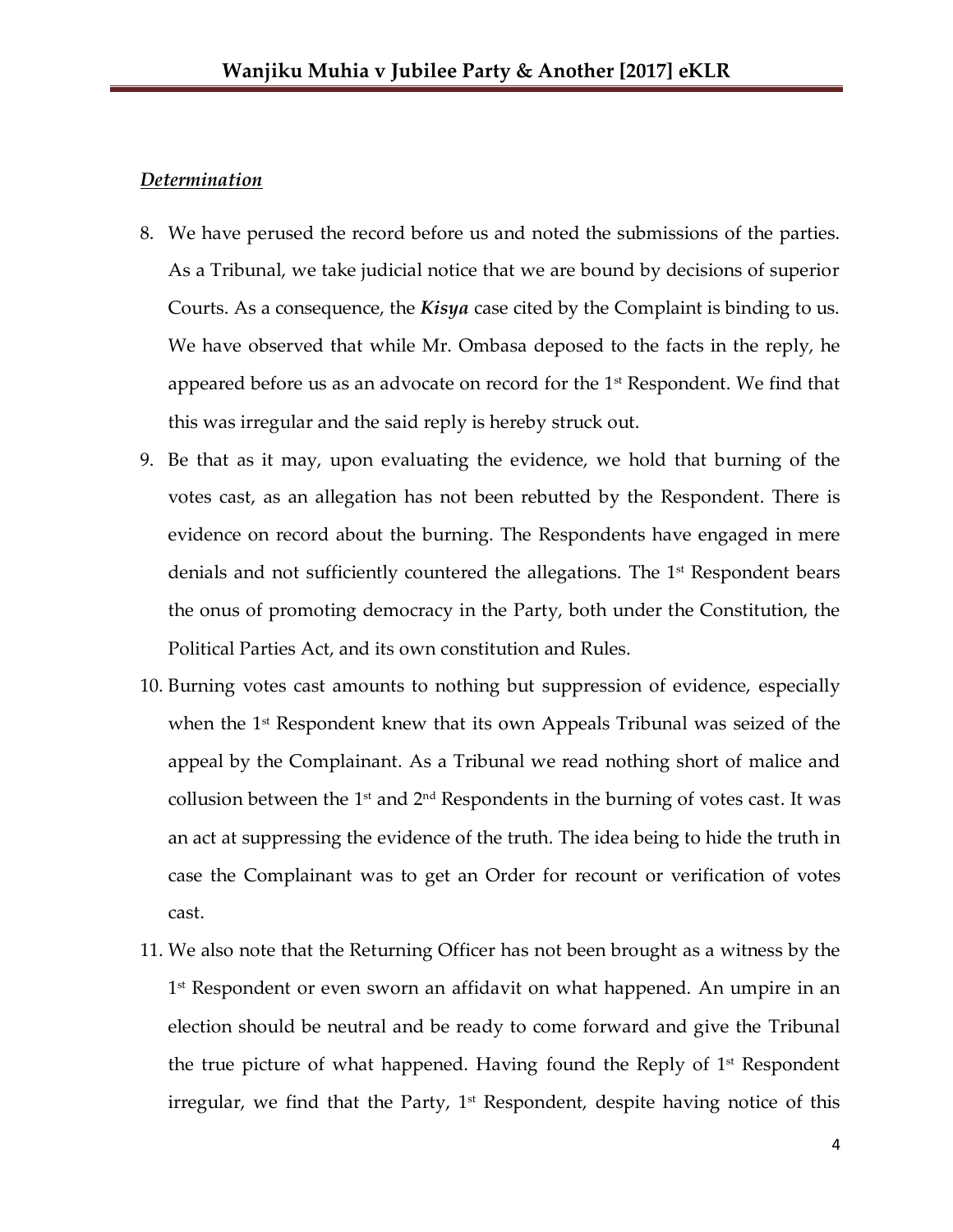matter, has blatantly suppressed the truth and failed to file a response. The Complainant went at length to produce evidence including witness statements which to a large extent have not that has not been rebutted.

- 12. While the 1st Respondent urges us to uphold the decision of its Appeals Tribunal, what is attached is clearly a draft unsigned judgment, a fact which the  $1<sup>st</sup>$ Respondent acknowledges. How can a court rely on a draft unsigned judgment? The least we say on this matter the better, save to say that the same has no legal effect in this matter.
- 13. No one should be allowed to benefit from an illegality. Having found that there is apparent collusion between the Respondents at suppression of the truth, the interests of justice demands that the people of Nyandarua County should not be subjected to another nomination exercise where these two respondents may again be in the same corner.
- 14. As a consequence, we make the following orders:
	- *(i) The Complaint dated 9th May 2017 is hereby allowed.*
	- *(ii) The declaration of the 2nd Respondent, Faith Wanjiru Gitau, as the legitimately nominated party representative for the seat of Women Representative, Nyandarua County is hereby declared null and void.*
	- *(iii) The nomination certificate issued by the 1st Respondent to the 2nd Respondent, Faith Wanjiru Gitau, as the legitimately nominated party representative for the seat of Women Representative, Nyandarua County is hereby revoked.*